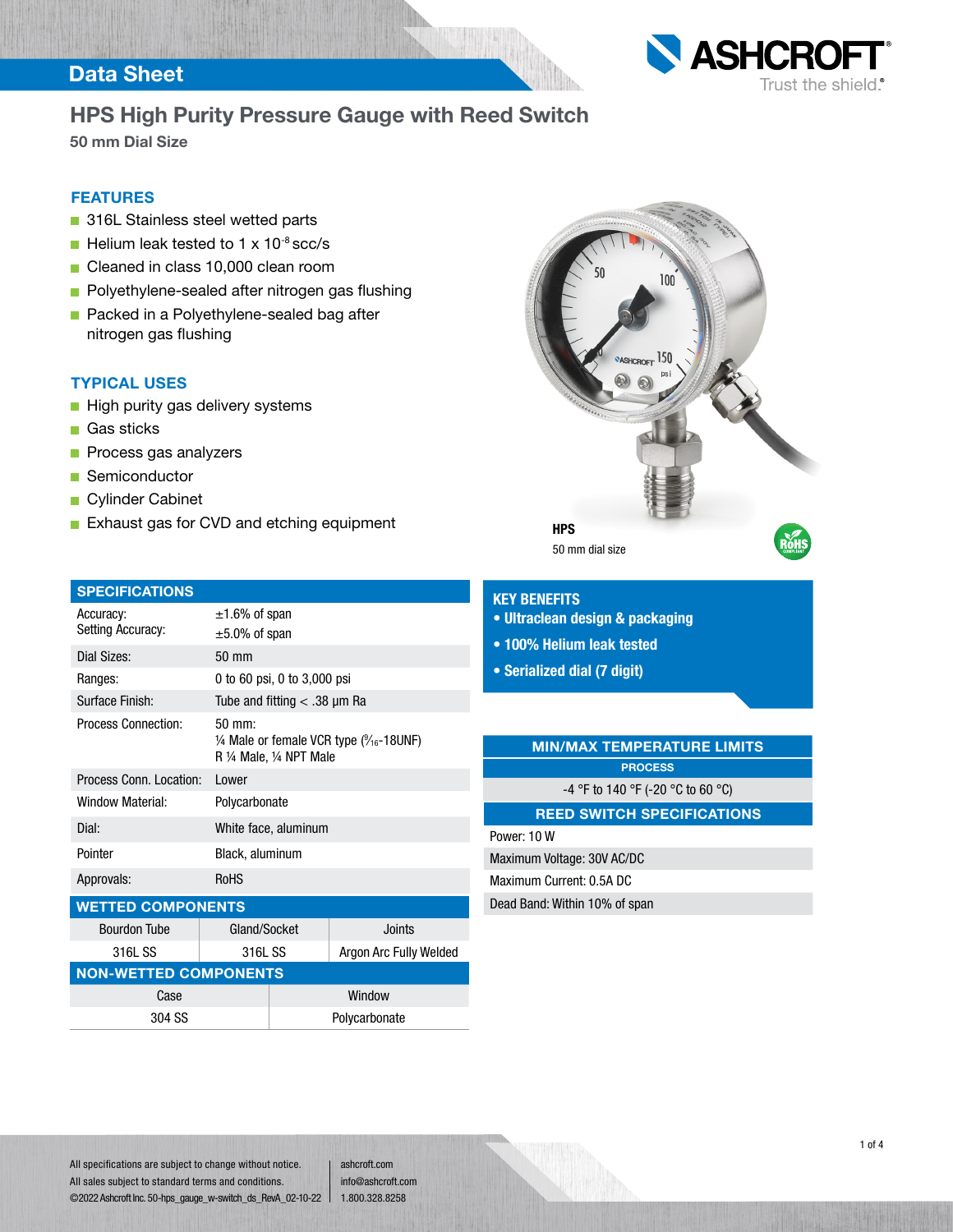

## Data Sheet

# HPS High Purity Pressure Gauge with Reed Switch

50 mm Dial Size

| <b>ORDERING CODE</b>                                                             | <b>Example:</b> | 50 | <b>HPS</b> | G | <b>MVS</b> |   | 60# |
|----------------------------------------------------------------------------------|-----------------|----|------------|---|------------|---|-----|
| <b>Size</b>                                                                      |                 |    |            |   |            |   |     |
| $50 - 50$ mm                                                                     |                 | 50 |            |   |            |   |     |
| <b>Gauge Family</b>                                                              |                 |    |            |   |            |   |     |
| HPS - High purity gauge (with reed switch)                                       |                 |    | <b>HPS</b> |   |            |   |     |
| <b>Purity Level</b>                                                              |                 |    |            |   |            |   |     |
| G - Class 10,000                                                                 |                 |    |            | G |            |   |     |
| <b>Process Connection</b>                                                        |                 |    |            |   |            |   |     |
| MVS - 1/4 Male swivel VCR type $\left(\frac{9}{16} - 18 \text{ UNF male}\right)$ |                 |    |            |   | <b>MVS</b> |   |     |
| MRF - R 1/4 Male                                                                 |                 |    |            |   |            |   |     |
| MNF - 1/4 NPT Male                                                               |                 |    |            |   |            |   |     |
| FVS - 1/4 Female swivel VCR type $\frac{9}{16}$ -18 UNF female)                  |                 |    |            |   |            |   |     |
| <b>Process Connection Location</b>                                               |                 |    |            |   |            |   |     |
| L - Lower                                                                        |                 |    |            |   |            | L |     |
| Range (See range table on page 3 for all standard ranges)                        |                 |    |            |   |            |   |     |
| # - psi                                                                          |                 |    |            |   |            |   | 60# |
| BR - Bar                                                                         |                 |    |            |   |            |   |     |
| KP - Kilopascals                                                                 |                 |    |            |   |            |   |     |
| MP - Megapascals                                                                 |                 |    |            |   |            |   |     |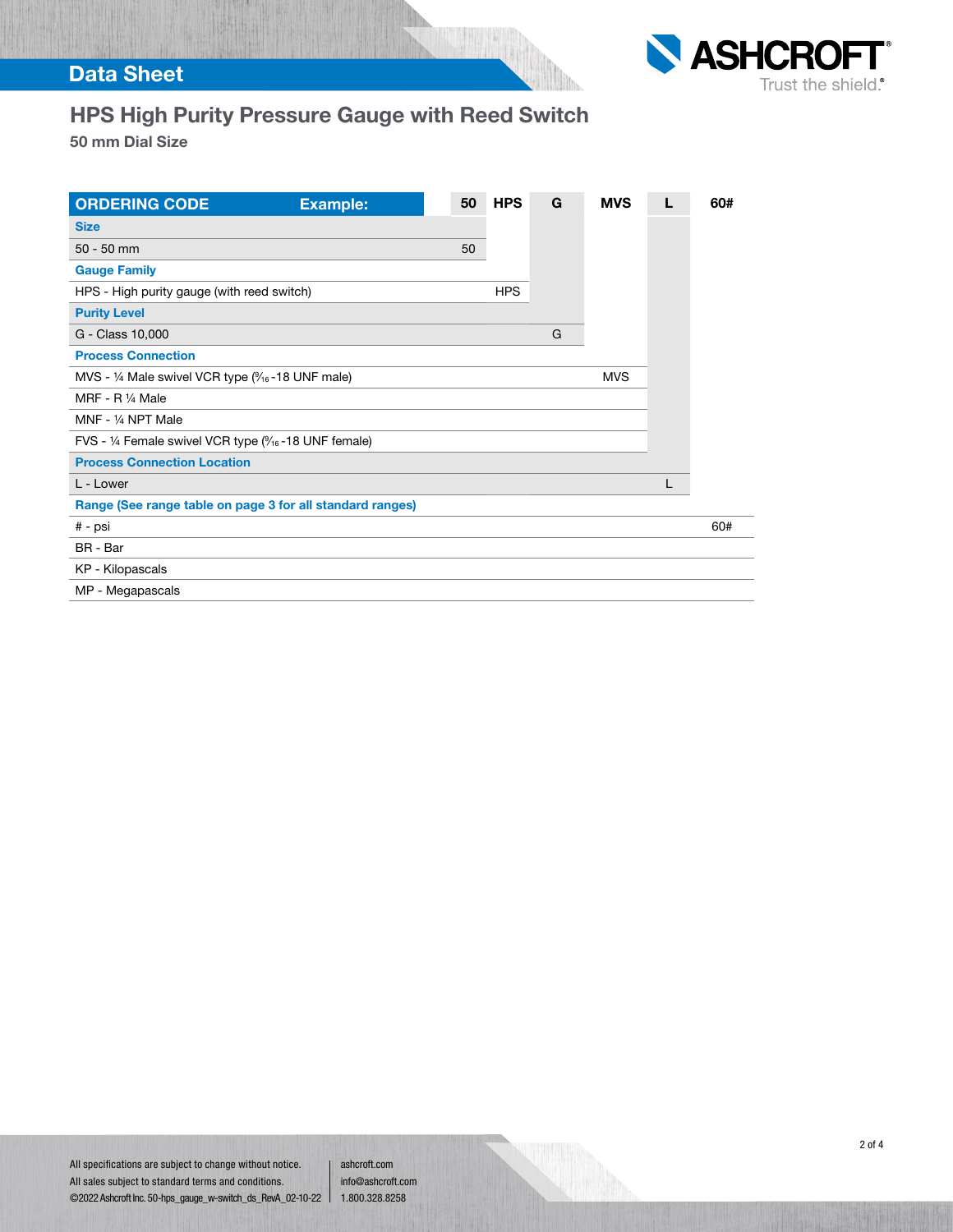

## Data Sheet

# HPS High Purity Pressure Gauge with Reed Switch

50 mm Dial Size

| <b>STANDARD RANGES</b> |         |            |  |  |
|------------------------|---------|------------|--|--|
| psi                    | bar     | <b>MPa</b> |  |  |
| V/60#                  | N1/4BR  | NP1/P4MP   |  |  |
| $-$                    | N1/6BR  | NP1/P6MP   |  |  |
| V/150#                 | N1/10BR | NP1/1MP    |  |  |
| V/200#                 |         |            |  |  |
|                        | N1/15BR |            |  |  |
|                        |         | NP1/1P6MP  |  |  |
| V/300#                 | N1/20BR |            |  |  |
|                        |         | NP1/2P5MP  |  |  |
| 60#                    | 4BR     | P4MP       |  |  |
| $\sim$ $-$             | 6BR     | P6MP       |  |  |
| 100#                   | $\sim$  | $\sim$     |  |  |
| 150#                   | 10BR    | 1MP        |  |  |
| 200#                   | $\sim$  |            |  |  |
| $\sim$                 | 16BR    | 1P6MP      |  |  |
| 300#                   |         |            |  |  |
| $\sim$                 | 25BR    | 2P5MP      |  |  |
| 500#                   |         |            |  |  |
| 600#                   | 40BR    | 4MP        |  |  |
| $\sim$ $-$             | 60BR    | 6MP        |  |  |
| 1000#                  |         |            |  |  |
| 1500#                  | 100BR   | 10MP       |  |  |
| 2000#                  |         |            |  |  |
|                        | 160BR   | 16MP       |  |  |
| 3000#                  |         |            |  |  |
|                        | 250BR   | 25MP       |  |  |

All specifications are subject to change without notice. All sales subject to standard terms and conditions. ©2022 Ashcroft Inc. 50-hps\_gauge\_w-switch\_ds\_RevA\_02-10-22

ashcroft.com info@ashcroft.com 1.800.328.8258